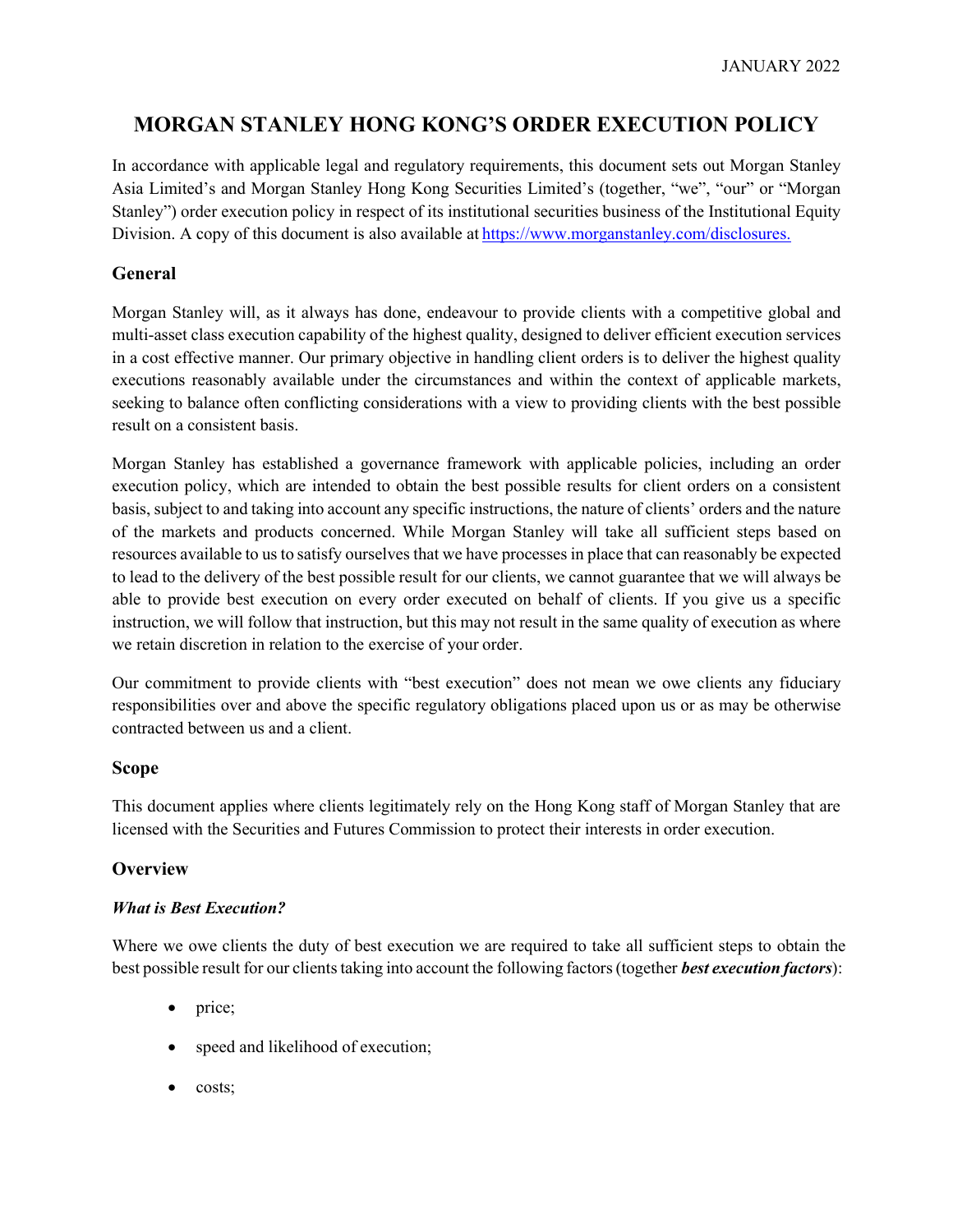- speed and likelihood of settlement;
- order size:
- nature of the order; and
- any other consideration relevant to the efficient execution of the client's order such as the nature of the relevant market, prevailing market conditions and attempting to minimise market impact.

## *Ranking of execution factors*

We are required to determine the relative importance of each of the best execution factors set out above and may take into account the following general criteria:

- your characteristics;
- the characteristics and nature of your order, including any specific instructions received;
- the characteristics of the financial instruments that are the subject of your order; and whether the order involves a securities financing transaction;
- the characteristics of the execution venues to which your order can be directed.

However, we may from time to time agree with you that a different ranking for the execution factors will apply. In certain circumstances, for some client orders, financial instruments or markets, we, in our discretion, may determine that other factors may be more important in seeking to achieve the best possible execution result in accordance with our order execution policy.

## **When Does Best Execution Apply?**

## *Executing an order on behalf of a client*

This document contains a detailed breakdown of the application of the obligation of best execution in respect of each business unit and product traded with you by Morgan Stanley's institutional securities businesses (see below).

We owe best execution when executing orders on your behalf. We will also owe best execution when we are transmitting orders on your behalf to a third party broker for execution. Generally, we will be in receipt of an order and acting on your behalf where an execution instruction is received from you that gives rise to contractual or agency obligations owed by us to you. Such contractual or agency obligations will arise where we are required to exercise discretion in relation to the execution of your instruction and you are legitimately relying on us in relation to the exercise of that discretion.

Circumstances in which we consider that you will not generally be legitimately relying on us in relation to the execution of your orders include where we are approached by you for a "request for quote" ("RFQ") i.e., when you ask us to provide you with a quote in a particular financial instrument. If we receive an order from you and a portion of it relates to RFQ, we consider that you will not generally be legitimately relying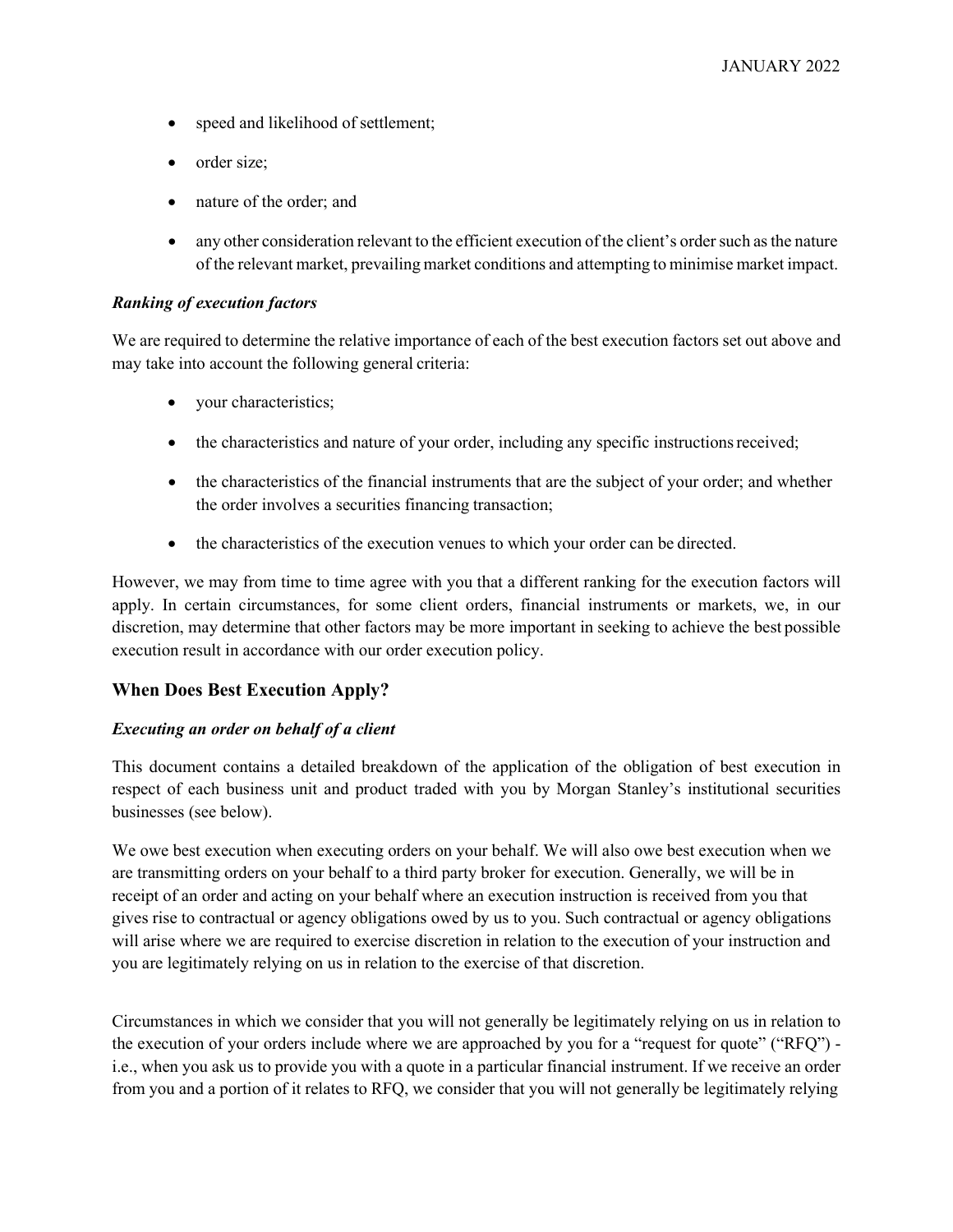on us in respect of the RFQ portion, but we may continue to owe an obligation of best execution in respect of the elements of the order that are not subject to RFQ.

In addition, best execution will not apply to facilitation and other guaranteed trades, such as guaranteed benchmark trades and blind risk portfolio, where a client requests us, acting as principal, to commit capital and provide an agreed price or to guarantee an agreed benchmark. These prices will be our own risk price and will not be subject to best execution requirements.

It is however, important to note that although in the above situation (or other situations as described in this document, for instance, risk price exotic derivative and/or structured product transactions where) we will typically not owe best execution, although we will strive to provide you with fair price reasonably available under the circumstances, we will still be required to treat you fairly and also to manage any conflicts of interest that may arise.

## *Impact of a specific instruction*

If we receive an order from you that includes a specific instruction(s) in relation to the handling and execution of the entire order or a particular aspect or aspects of the order (including selecting a particular execution venue, executing at a particular price or time or through the use of a particular strategy) then, subject to our legal and regulatory obligations, we will execute your order in accordance with your specific instruction.

This may prevent us from taking steps designed and implemented to obtain the best possible result for the execution of those orders. It also means that to the extent of the specific instruction or instructions, our obligation of best execution will be satisfied by executing the order in accordance with your specific instruction. Where your specific instruction covers only a portion of an order (for example, as to the choice of venue), and we have discretion over the execution of other elements of the order, then we will continue to owe an obligation of best execution in respect of the elements of the order that are not covered by the specific instruction.

In the absence of express instructions Morgan Stanley will exercise its own discretion, having regard for the terms of the order in determining the factors that it needs to take into account for the purpose of providing the client with best execution.

# **Use of Third party brokers & Morgan Stanley affiliates**

We will typically execute through our affiliates wherever possible unless you specify otherwise. Where we use a third party broker (including an affiliate) to execute transactions we retain an overarching best execution obligation, subject to the facts and circumstances surrounding the relevant market and the terms and instructions provided by you. We satisfy this obligation by undertaking due diligence to validate the adequacy of the third party broker's execution performance and connectivity and to ensure that there are satisfactory arrangements to ensure the confidentiality of our order flow and executioninstructions.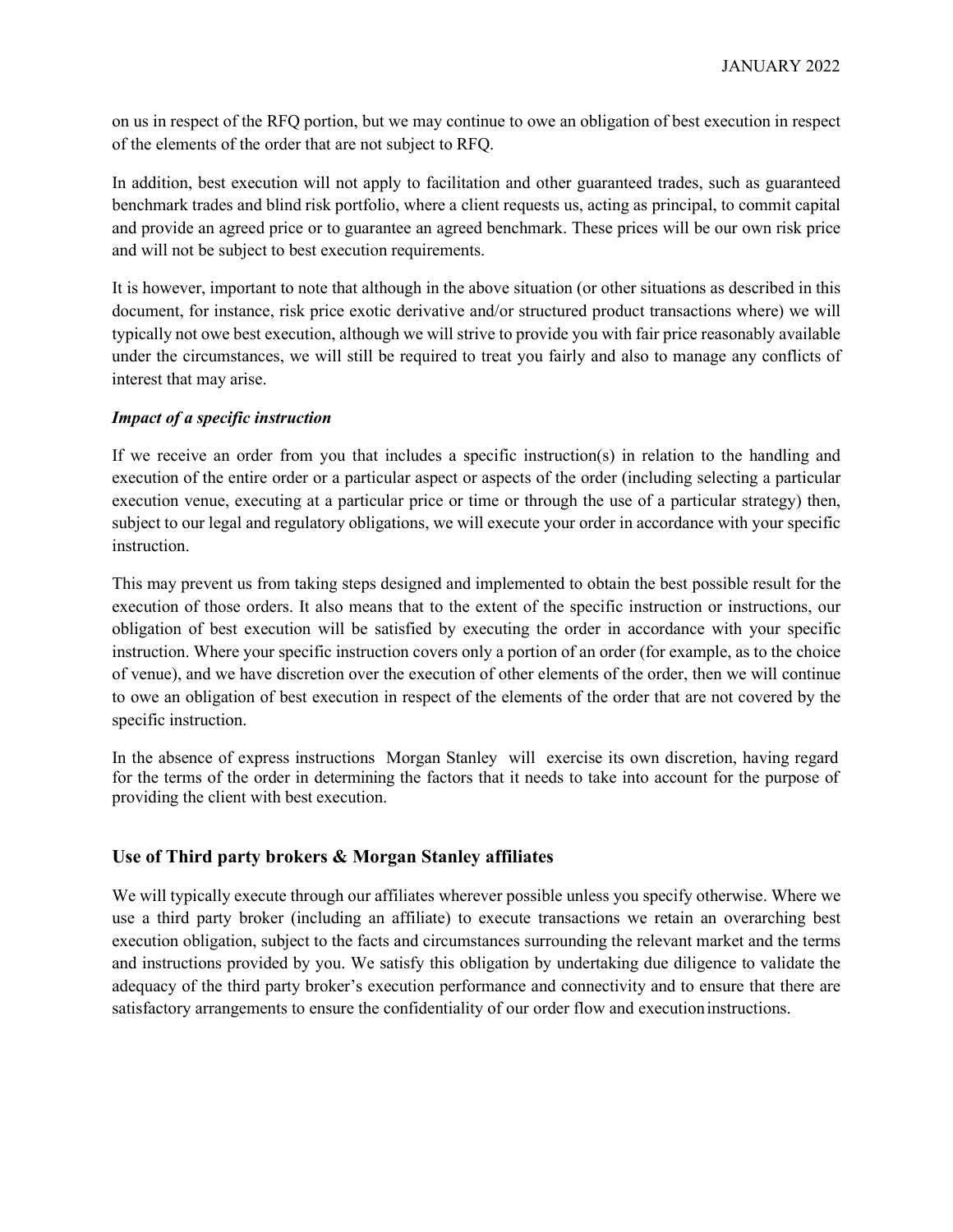# **Governance / review process**

The Morgan Stanley's Best Execution Governance Framework monitors the effectiveness of the execution arrangements (including this policy and the scope of the best execution obligation) and will assess, from time to time whether any modification is required to this policy and/or the best execution arrangements.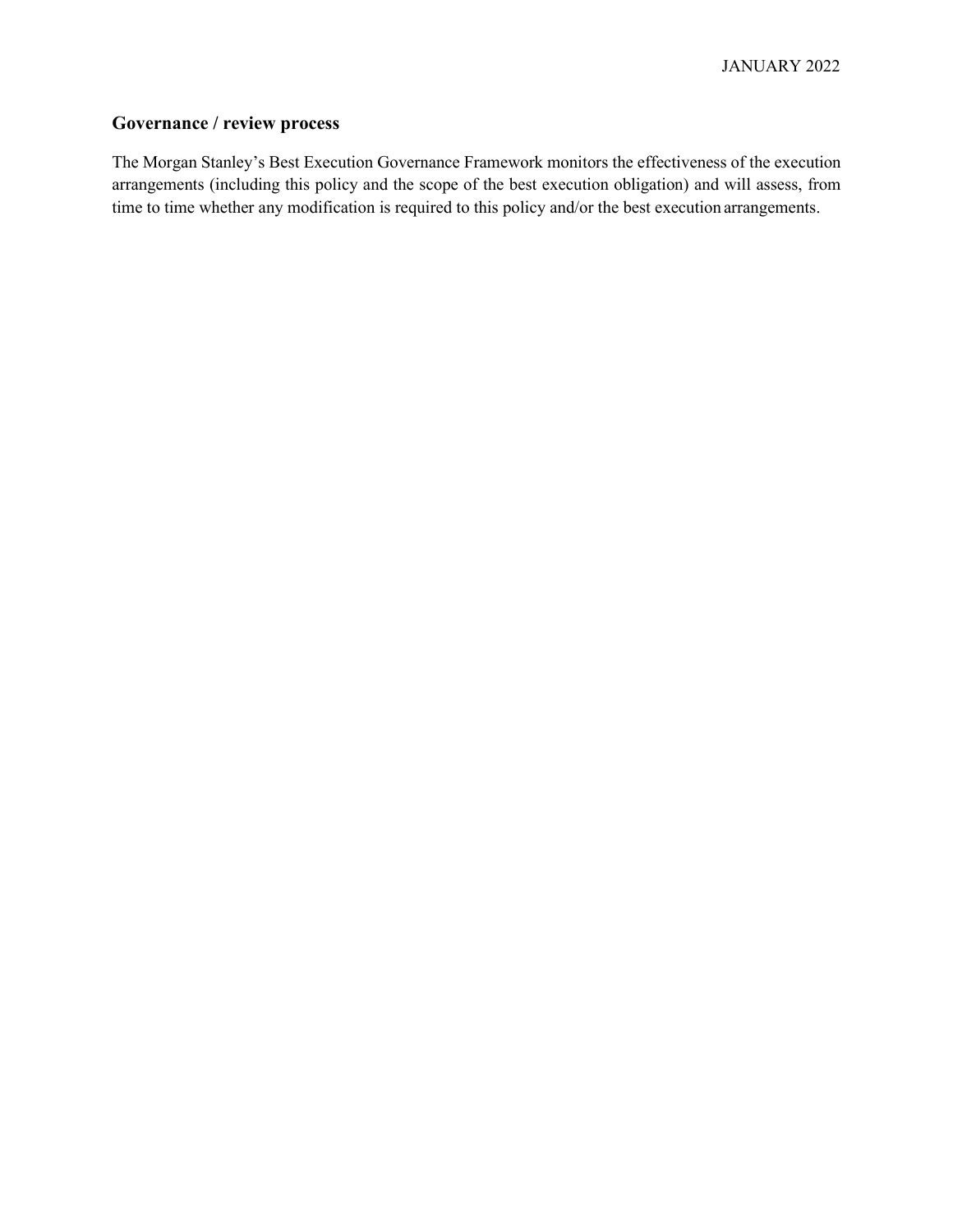# **Application – by business and product**

## *A. Equities*

## **Execution Factors**

Unless stated otherwise, across all equity products the ranking of the best execution factors is typically as follows:

1. Price

## 2. Likelihood of execution

The remaining execution factors – cost, speed, order size, nature of the order and any other consideration relevant to the efficient execution of the client's order - are generally given equal ranking.

This is subject to any agreement with you in relation to a particular trade or trades where the ranking of the execution factors may differ. Such agreement may be on an order by order basis, or may be agreed on a systematic basis, provided that any such agreement between us will be treated by us as an instruction from you that we have accepted in respect of the relevant transactions.

## **Application of best execution duty**

## Cash Equities

## "*Working order" trades*

We consider that best execution is owed in respect of working order trades. Where we accept an instruction to "work" an order, Morgan Stanley will generally be exercising discretion as to how to execute that order on your behalf. However, working order trades in relation to cash equities can involve highly prescriptive specific instructions from you as to how you require the trades to be executed, and this will limit our duty of best execution to only those matters which are not covered by specific instructions.

#### *Give-up trades*

We consider that best execution is owed to clients in respect of give-up trades. Where we are the executing broker for such a trade, we will be trading with the broker that is your swap counterparty/prime broker. We will apply the same execution arrangements as if it is a working order trade.

#### *Principal trades/risk price transaction*

Where we are acting as principal on a risk price transaction and assume risk in relation to the transaction we have entered into with you, we do not consider that we owe best execution in the following circumstances: where you initiate the trade, and the nature of the market is that you have the ability to, and will, ask for quotes from a number of dealers. In this case, we do not consider that you are relying on us in relation to the execution of the trade.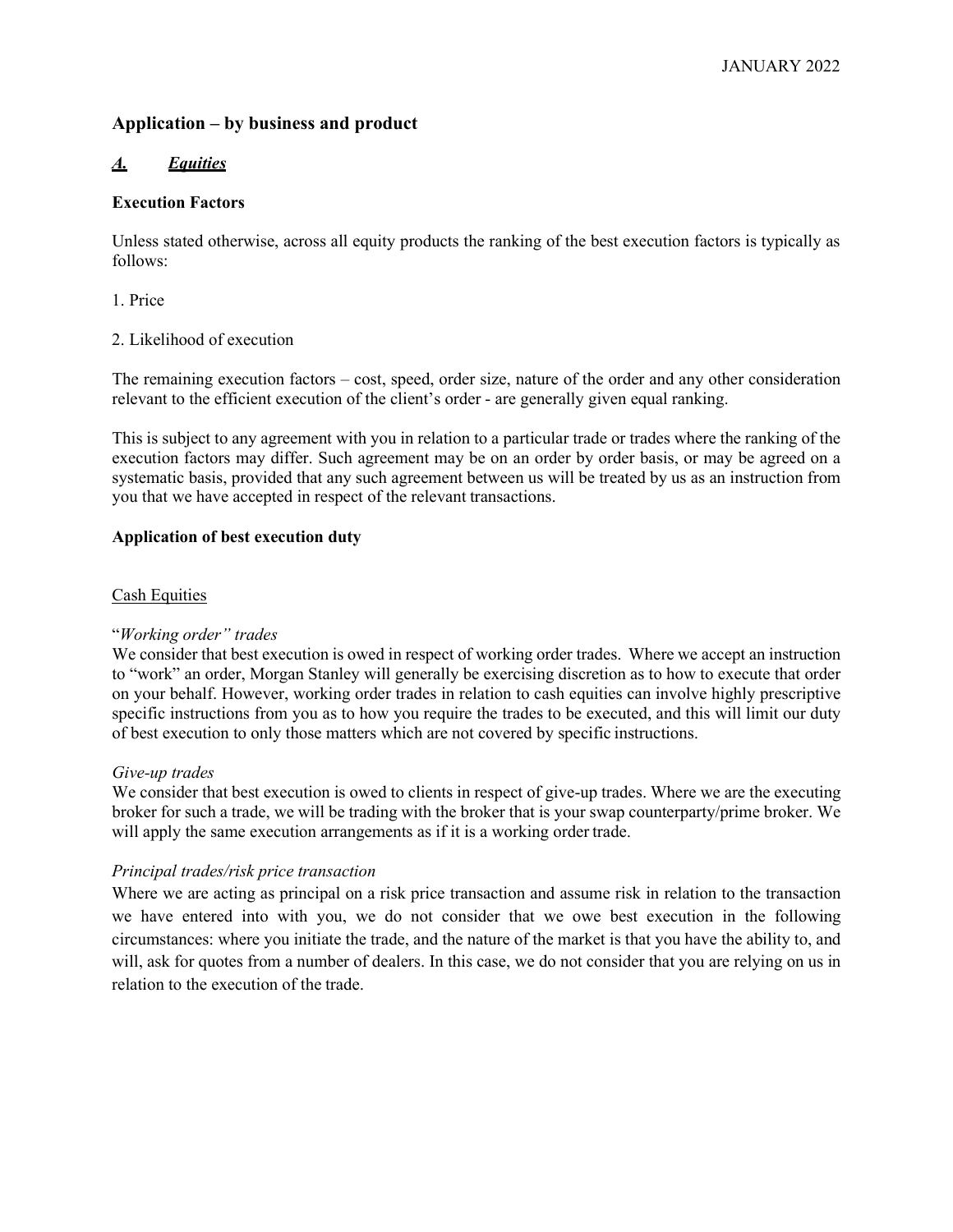## Exchange-Traded Derivatives

#### *"Working order" trades*

We consider that best execution is owed in respect of working order exchange-traded derivatives trades. However, working order trades in relation to exchange-traded derivatives can involve highly prescriptive specific instructions from you as to how you require the trades to be executed and this will limit our duty of best execution to only those matters which are not covered by specific instructions.

## *Principal trades/risk price transaction*

Where we are acting as principal on a risk price transaction and assume risk in relation to the transaction we have entered into with you, we do not consider that we owe best execution in the following circumstances: where you ask us to quote a price, for example block prices, and the nature of the market is that you have the ability to, and will, ask for quotes from a number of dealers. In this case, we do not consider that you are relying on us in relation to the execution of the trade.

## **OTC Equity Derivatives**

## *"Working order" trades*

We consider that best execution is generally owed in respect of working order in relation to single stock swaps, equity index swaps, basket swaps, options, and convertible transactions. These trades involve us exercising discretion in relation to the execution of the underlying hedges. Where we owe best execution it applies to the execution by us of the equity derivative, but is measured and monitored by reference to the execution of the underlying hedge as the price of the derivatives reflects the price of the hedge.

#### *Principal trades/risk price transaction*

Where we are acting as principal on a risk price transaction and assume risk in relation to an equity derivative (including a risk on the underlying hedge) we have entered into with you, we do not consider that we owe best execution in the following circumstances: where you initiated the trade, typically on a request for quote basis, and the nature of the market is that you have the ability to, and will, ask for quotes from a number of dealers. In this case, we do not consider that you are relying on us in relation to the execution of the trade.

#### *Give-in trades*

We consider that best execution is generally owed in respect of give-in trades. Where we owe best execution it applies to the execution of the swap by us, but will be measured and monitored by reference to the execution of the underlying hedge as the price of the swap reflects the price of the hedge. However, in the case of give-in trades you will provide us with a specific instruction as to which broker you require us to use for the purposes of entering into the underlying hedge and the price at which the underlying hedge will be executed. Therefore the duty of best execution is very limited as it will not apply to your choice of broker or the price of the trade.

#### OTC Structured Products

#### *"Working order" trades*

We consider that best execution is owed in respect of working order structured products trades. However, these working order trades can involve highly prescriptive specific instructions from you as to how you require the trades to be executed and this will limit the duty of best execution to those matters which are not covered by specific instructions.